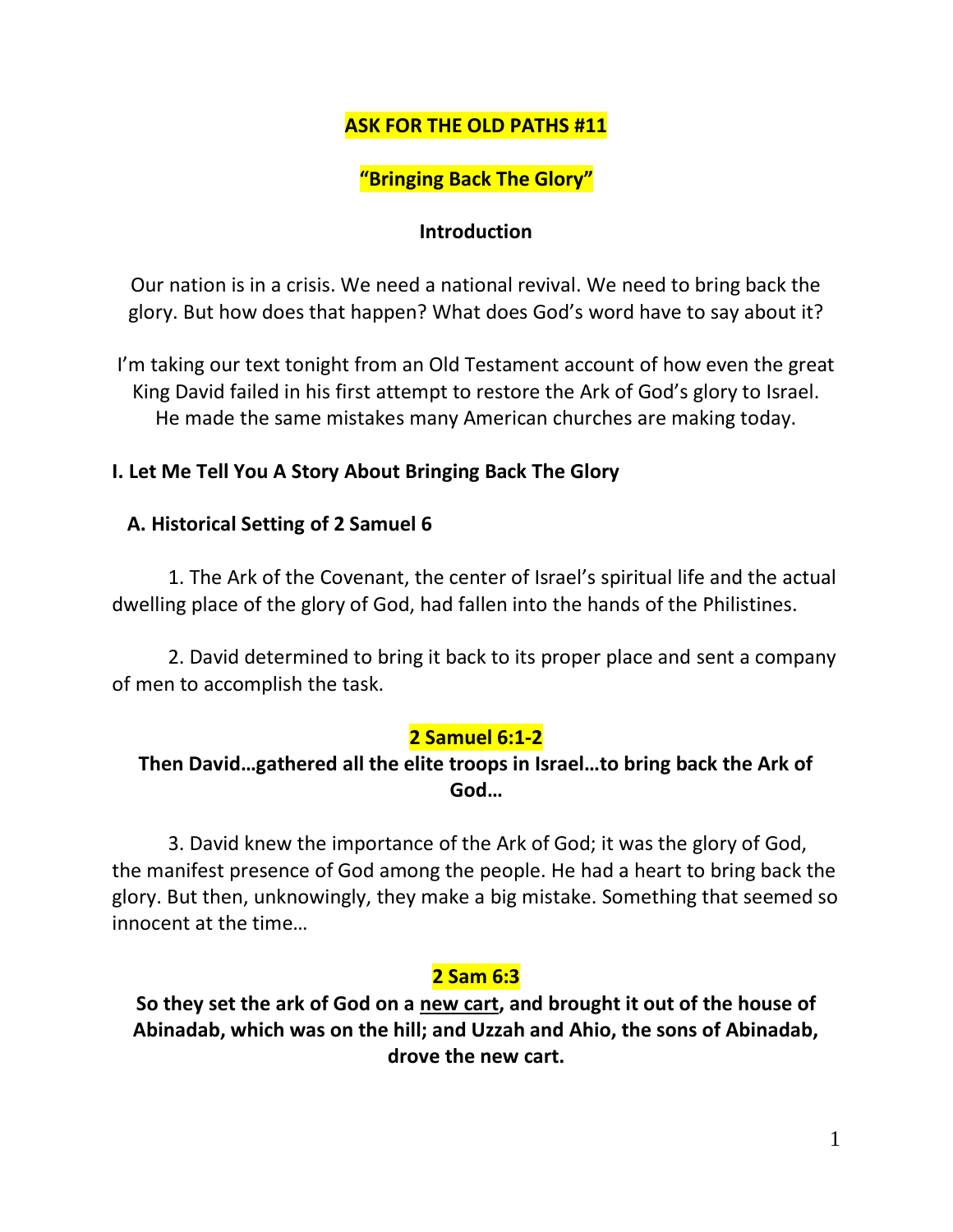# **2 Samuel 6:6**

## **But when they came to Nachon's threshing floor, Uzzah put out his hand to the ark of God and took hold of it, for the oxen stumbled.**

4. Here we have one of those 'scary' verses in the Bible…

# **2 Samuel 6:7**

## **Then the anger of the Lord was aroused against Uzzah, and God struck him there for his error; and he died there by the ark of God.**

5. This is the only place in the Bible I know of where God Himself strikes a man dead! And for what? All he did was put his hand on the Ark! David himself didn't understand it…

# **2 Samuel 6:8-9**

**And David was displeased because of the Lord's outbreak against Uzzah; and he called the name of the place Perez Uzzah to this day. David was afraid of the Lord that day; and he said, "How can the ark of the Lord come to me?"**

- a. David knew God; but He never knew God to act like this!
- b. He was afraid of God and lost hope he could bring back the glory.

# **2 Sam 6:9-10 The Message Bible**

## **David became fearful of God that day and said, "This Chest is too hot to handle. How can I ever get it back to the City of David?" So he refused to take the Chest of God a step farther.**

6. I wonder how many ministers have hit the wall the same way?

a. "Hey, God, all I'm trying to do is bring back your presence and glory; all I want is revival! Why aren't you blessing what I'm about? Why are you acting like this?"

7. David was discouraged; he was back where he started and the Ark was still out in the woods. Thank God the story doesn't end there.

**B. Fast Forward 3 Months (From 2 Samuel 9 to 1 Chronicles 15)**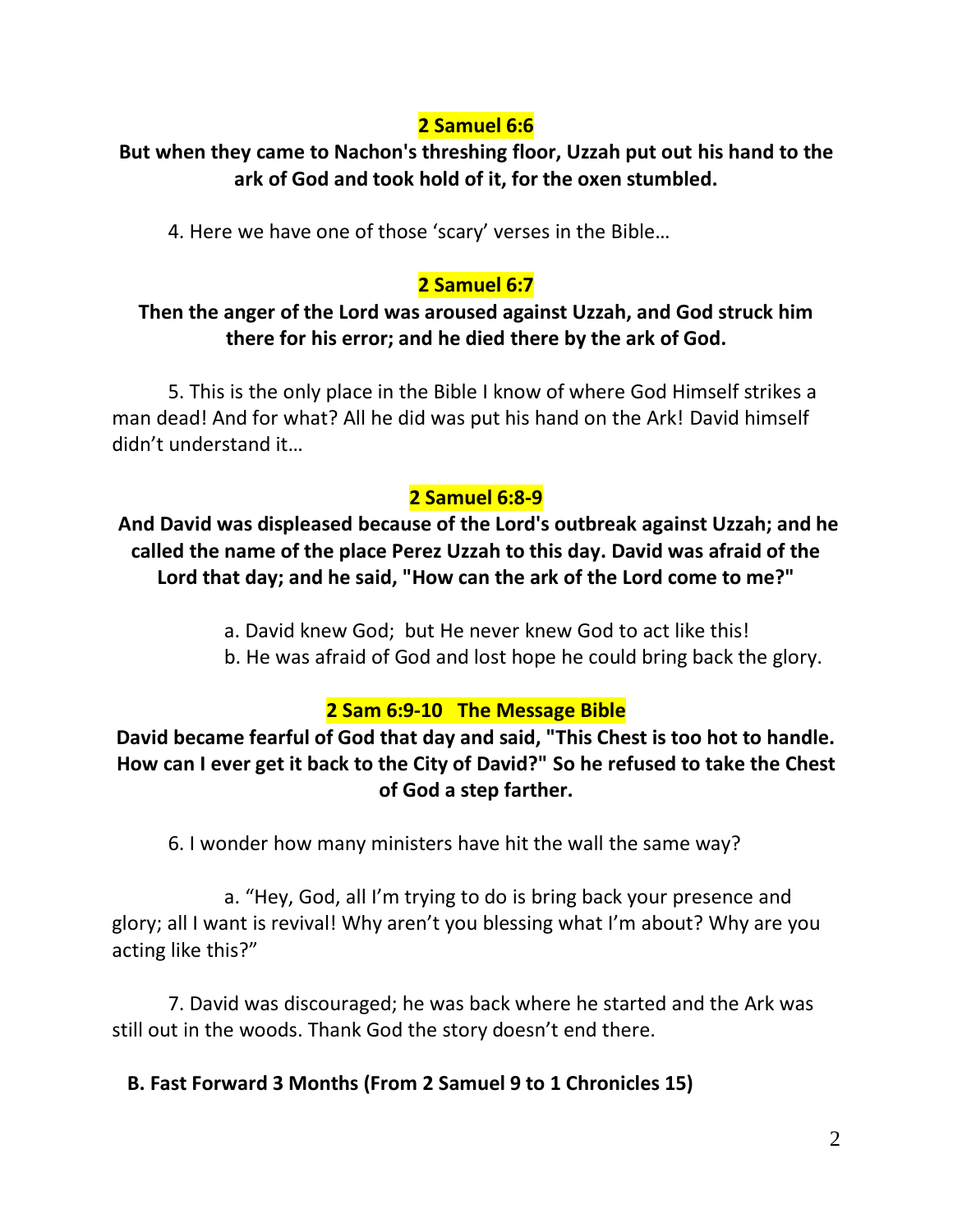1. David did what all true men of God need to do; he went back to the Word of God. When he re-read the scriptures he realized that God was not the problem; he found out *he was trying to do the right thing in a wrong way!*

2. He saw his sin was not *what* he was trying to do *but* how he was trying to do it. He thought God would be so pleased with *what* he was trying to do that God wouldn't care *how* he went about doing it. But it didn't work.

3. Then, when he went back to the Word of God, he saw that God had given very specific instructions about how the Ark was to be moved.

### **No New Carts!**

### **The Ark was not to be touched. Poles were inserted into its rings so that the Priests could carry it on their shoulders.**

4. Once David went back to the Word and repented of his presumption, he was ready to bring back the glory!

### **1 Chronicles 15:1**

### **And David…prepared a place for the ark of God and pitched for it a tent.**

a. Then he issued new instructions…

## **1 Chronicles 15:2**

**Then David said, 'None ought to carry the ark of God but the Levites: for them hath the Lord chosen to carry the ark of God, and to minister unto him forever.'**

b. Then he explained what went wrong the first time…

# **1 Chronicles 15:13**

### **The anger of the Lord our God burst out against us because we failed to ask God how to move it properly…after the due order.**

c. David learned it's not enough to have a good intention!

d. God not only tells us *'what'* we ought to do; He tells us *'how'* we ought to do it!

e. David's first failure was in the 'how'; but now he's set for success.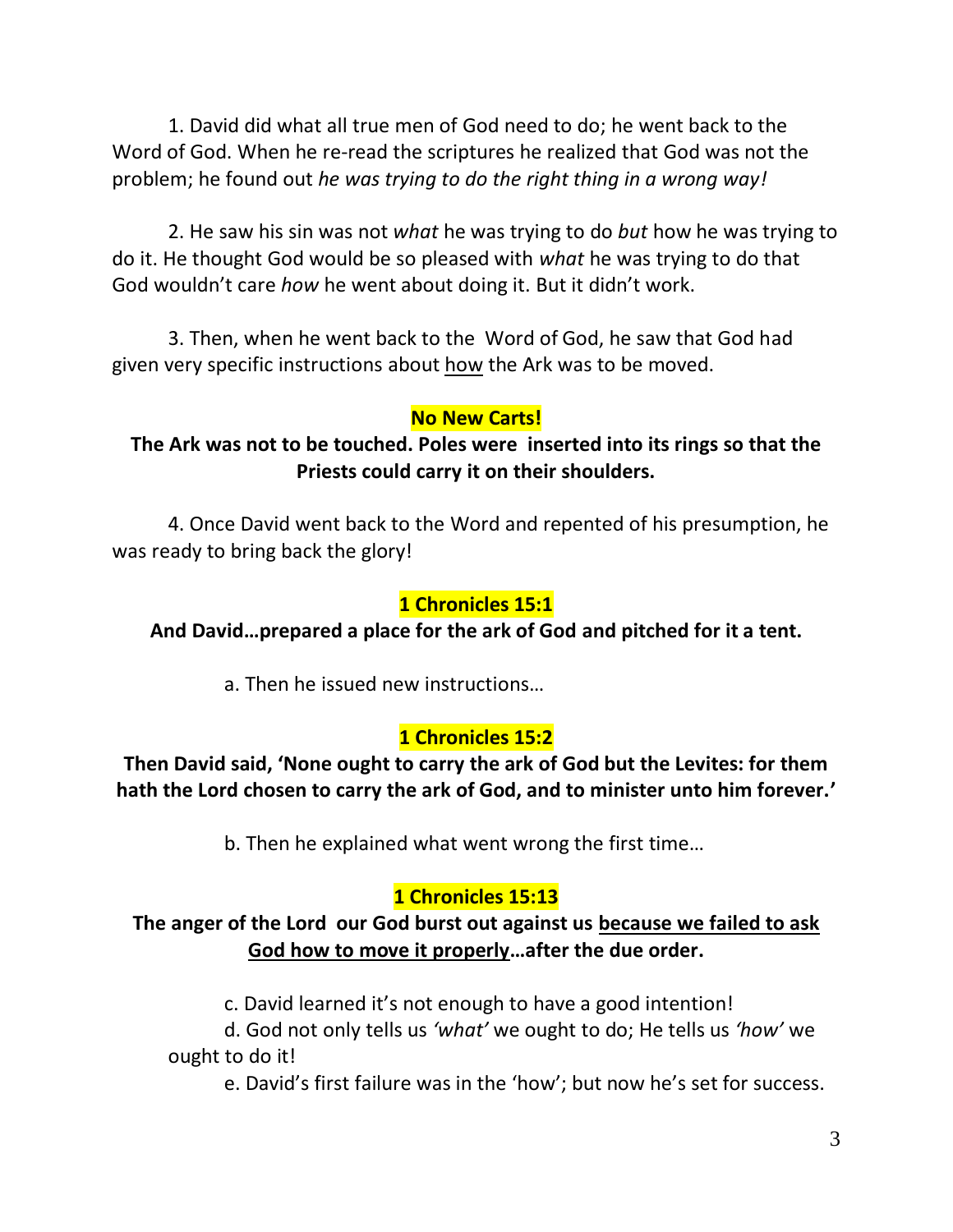#### **The Biblical Illustrator**

**David had been alarmed when God struck down Uzzah. But in process of time he had considered the cause of his failure and set himself again to recover the Ark. But this time he was more cautious and careful about moving the Ark in the order God had given as agreeable to Himself.**

### **1 Chron 15:14-15**

**So the priests and the Levites sanctified themselves to bring up the ark of the Lord God of Israel. And the children of the Levites bore the ark of God on their shoulders, by its poles, as Moses had commanded according to the word of the Lord.** 

### **1 Chronicles 15:25-26**

**So David, the elders of Israel, and the captains over thousands went to bring up the ark of the covenant of the Lord from the house of Obed-Edom with joy. And so it was, when God helped the Levites who bore the ark of the covenant of the Lord, that they offered seven bulls and seven rams.** 

### **1 Chronicles 15:28**

## **Thus all Israel brought up the ark of the covenant of the Lord with shouting and with the sound of the horn, with trumpets and with cymbals, making music with stringed instruments and harps.**

5. All ends well. David brings back the glory. But let's work our way back through the story and pull some prophetic principles from the narrative with 3 points:

> **A good intention is not enough Never put pragmatism before principle Beware the novelty of 'new carts'**

### **II. A Prophetic Message For Those Who Want to Bring Back the Glory**

#### **A. First: A Good Intention Is Not Enough!**

1. I believe many men of God, like David, want to bring back the glory and see revival. But many of those same men seem to have no regard for the biblical guidelines of how it is to be done.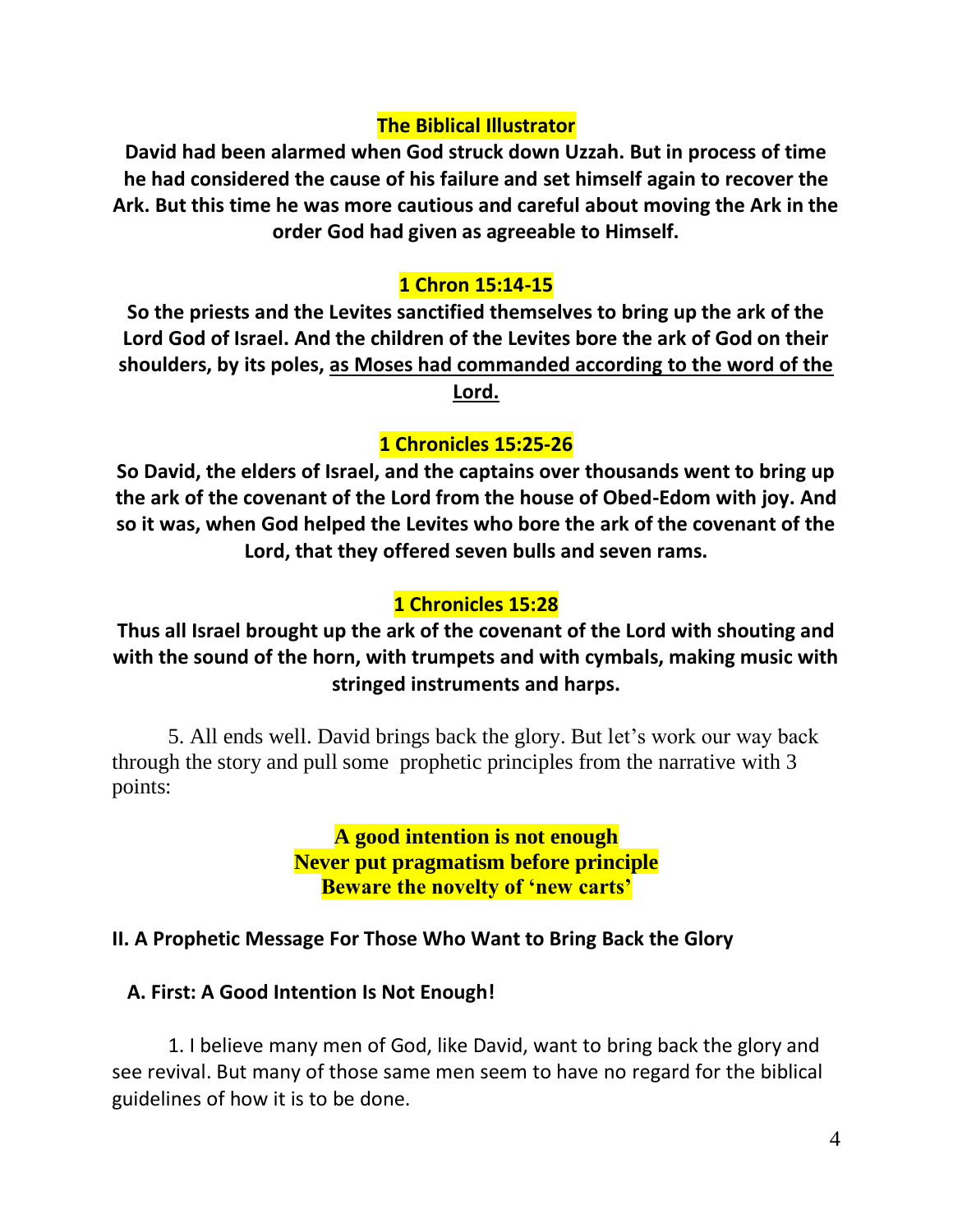2. Men say 'the ends justify the means'; but not so with God!

## **Matthew Henry**

**It is not enough that we do that which is good, but we must do it well. It is not enough that we seek God--but we must seek Him after the due order. A good intention never justifies a bad action."**

### **Thomas Boston, Scottish Presbyterian Pastor (1676-1732)**

**God is highly displeased with persons who are careful to perform duties but are not careful to perform them in a right manner. To perform religious duty is the easiest part of religion, but to do it in a right manner is very difficult; and few people have a heart to manage the difficulties of it.**

3. A good intention is not enough; we must not only know WHAT God wants done but also HOW God wants us to do it.

## **The Biblical Illustrator**

**They had sought God in a way of their own notion, and not in that of the Divine appointment. They neglected to rigidly observe what God had prescribed in respect of the manner in which He would be sought – and it was this which had been so offensive to the Lord.**

## **The Biblical Illustrator**

**Even if we have sincerity of purpose, we will fail if lack an exact conformity to the revealed will of God. We are bound to conclude that in our own day and generation, it is not our merely seeking God which will be crowned with any measure of success. It is seeking God in the right way, which is the way that God Himself has been pleased to reveal.**

4. David failed in his first attempt to bring back the glory because he put pragmatism ahead of principle.

## **B. Never Put Pragmatism Ahead of Principle**

1. What is 'pragmatism"?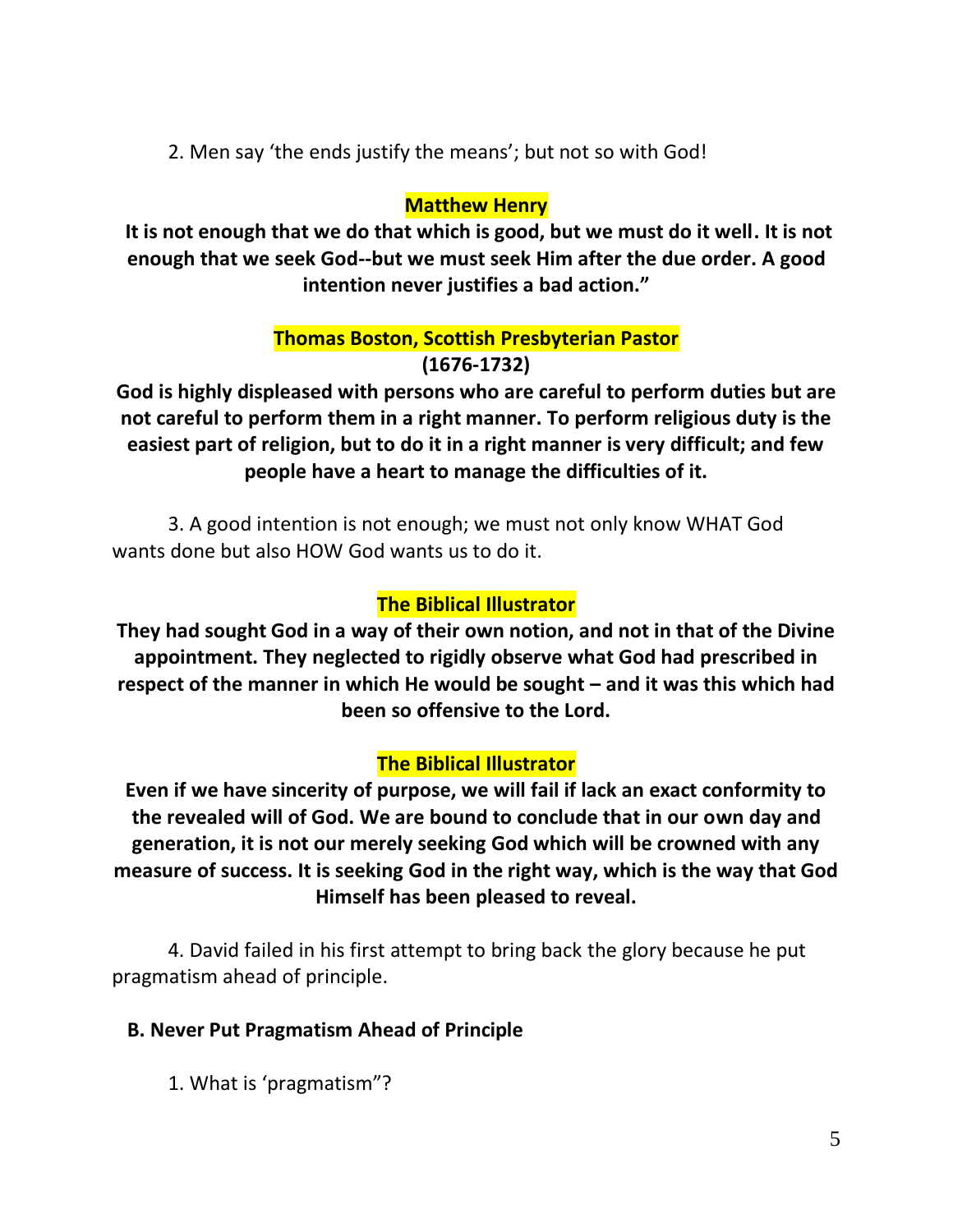## **Pragmatism**

## **Actions or policies dictated by immediate consequences rather than principles or dogma; more concerned with practical results than with principles; testing truth by what works.**

# a. If it works, it's true; if it doesn't work it isn't.

b. If it makes the church grow, it must be right.

2. Pragmatism has its proper place. Sometimes it just 'common sense'. But pragmatism is perilous when it becomes unbiblical. Some Pastors plan their policies around pragmatics instead of principle.

## **Pragmatic Pastors In Action**

- **Everybody's so busy today; I need to shorten the services**
- **People are tired; let's shorten the worship so they don't stand so long**
- **Attention spans are short these days; I need to shorten my sermon**
- **I need to make sure that my sermons won't offend anyone**
- **I must always avoid sermons on all sensitive subjects**

a. The problem is that pragmatic pastors produce pantywaist Christians.

3. We water down the Word of God then wonder why the Church is weak.

## **"Sermonettes make Christianettes." A.W. Tozer**

4. During the 1980's many American mega-churches went to a 'seekerfriendly' service format as a means church growth.

a. This is a perfect example on 'new cart' Christianity.

b. The founders of the seeker-friendly movement had good intentions! They wanted to win the lost.

c. Notice: I believe what these men wanted to do was right but how they went about it was wrong; you must not water down the Word of God out of sensitivity to sinners.

d. The fallout from this error is with us today.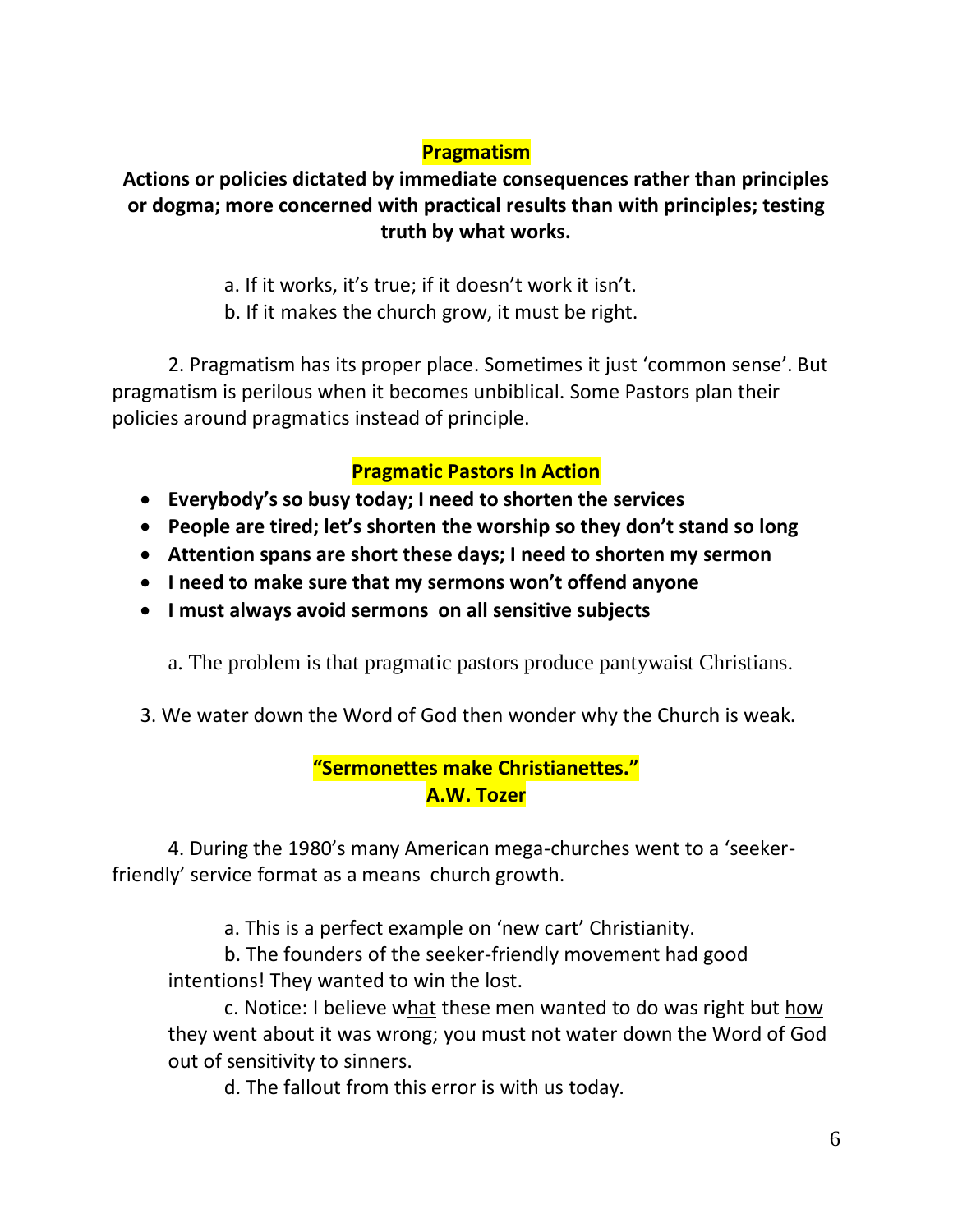5. I personally believed that the church unwittingly paved the way for the political correctness mess in our culture.

a. Today we're told to be sensitive to using terms that might offend others; everyone knows how weird this has gotten.

b. But not many know that this all started in the American churches of the 1980's that first went 'woke' to the sensitivities of sinners.

c. Political correctness started in the Church! For example:

- Sermons about 'sin' went first-then sermons about repentance-and preaching about hell and eternal judgment are out of the question!
- Today you hardly ever hear a sermon on holiness or the fear of the Lord.

6. This is what happens when you put pragmatism ahead of principle. Finally…

### **C. Beware The Novelties of New Carts**

1. David's new cart was a manmade invention; it was a manufactured vehicle designed to carry the weight of the Ark in the most practical way possible.

2. The new cart is a prophetic picture of how well-meaning men of God depart from the 'old paths' in the Word of God.

### **The Biblical Illustrator**

**Antiquity gains no reverence from us. The old poles with which our fathers did their work are considered out of date and useless, and we drag out our 'new cart' on every occasion we can. We start some fresh thing, invent some novelty, forgetting all the while that God's way is best.**

3. New carts are not a new problem; David dealt with them as did our church fathers. Let me read from them.

### **The Biblical Illustrator**

**Lovers of novelty stop not to ask questions about propriety and pay no respect to the past. Just be extravagant and sensational, and you will gather a crowd.**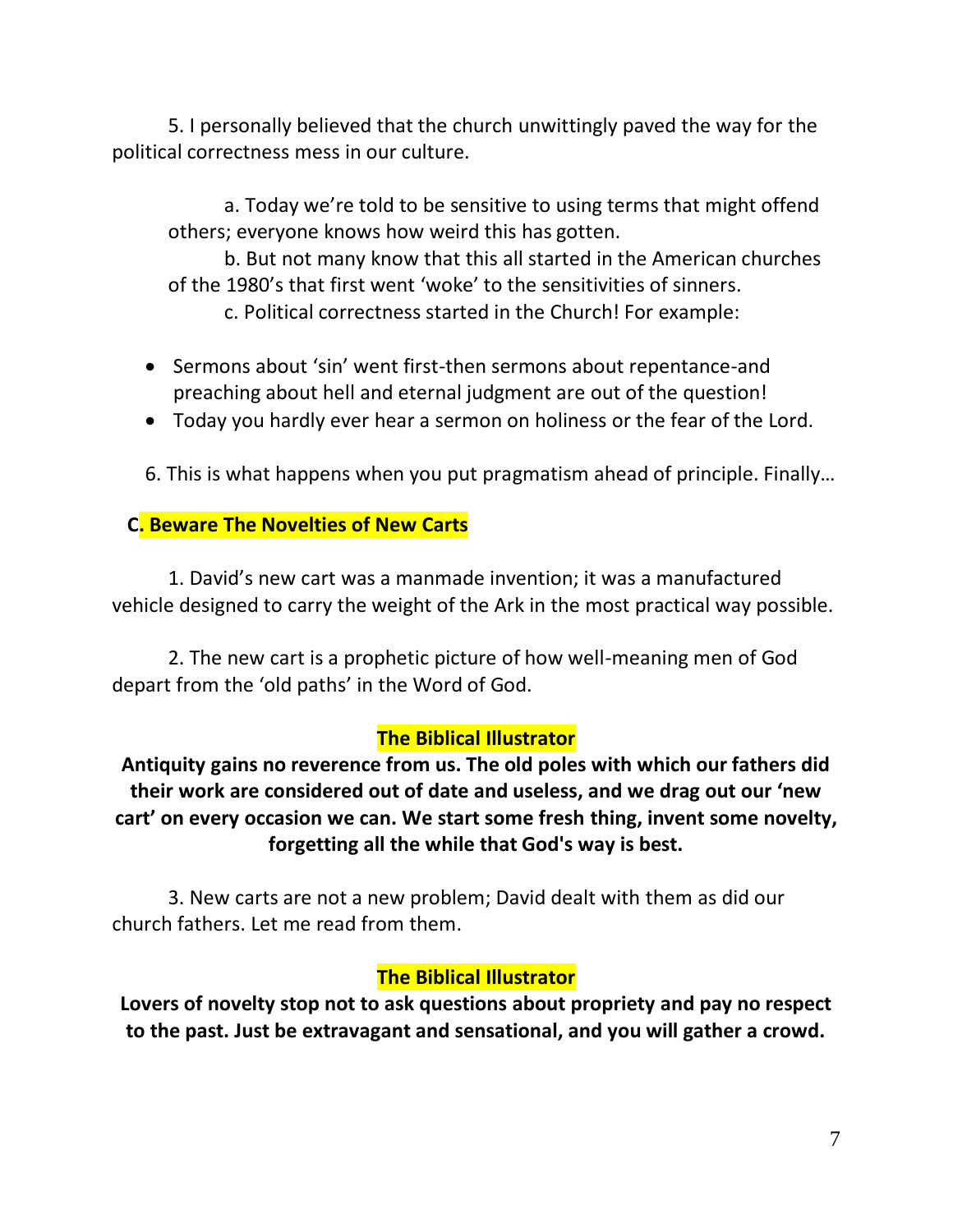**Get rid of the old poles; 'new carts' are the fashion for this novelty-loving age. Let all the old-fashioned things rot. You must reform your plans, improve your methods, use your inventive genius and produce a 'new cart'.**

Here is how some misguided men measure their work for God.

## **The Biblical Illustrator**

**Wouldn't it be a wonderful improvement on the old style of things to have a new cart? The new cart will harmonize with our new order. Pay no attention to that worn-out, obsolete plan of carrying the ark; we don't need the old polls if we have a new cart. It will save the shoulders of the Levites; it will be admired for its construction and commended for how well it rolls.** 

4. Testimony: 40 years of 'new carts' in Nashville. Where are they today?

a. The problem of trying to put the Ark on a new cart of your own creation is exposed when it arrives at the threshing floor; the oxen stumble; and the priests try to save it in their own strength.

## **2 Samuel 6:6**

**But when they arrived at the threshing floor of Nacon, the oxen stumbled. And Uzzah reached out his hand to steady the Ark of God. Then the Lord 's anger was aroused against Uzzah, and God struck him dead.**

b. History repeats itself.

## **The Biblical Illustrator**

**Beware of the ruinous consequences of novelty in religion. Men set out with the new cart but soon disasters befall it on the road and another Uzzah is stricken dead. This put an end to the 'new cart' system with David. It taught him a lesson he never forgot. Never after that did he order another. He went back immediately to the forsaken poles. Let us keep to God's way in religion, and while the spirit of the age is clamorous for something new, let us stand by the old, and revere the ark.**

**(W. J. Hall.)**

5. Before I move to close, I would like to address the question many have when they first hear this story…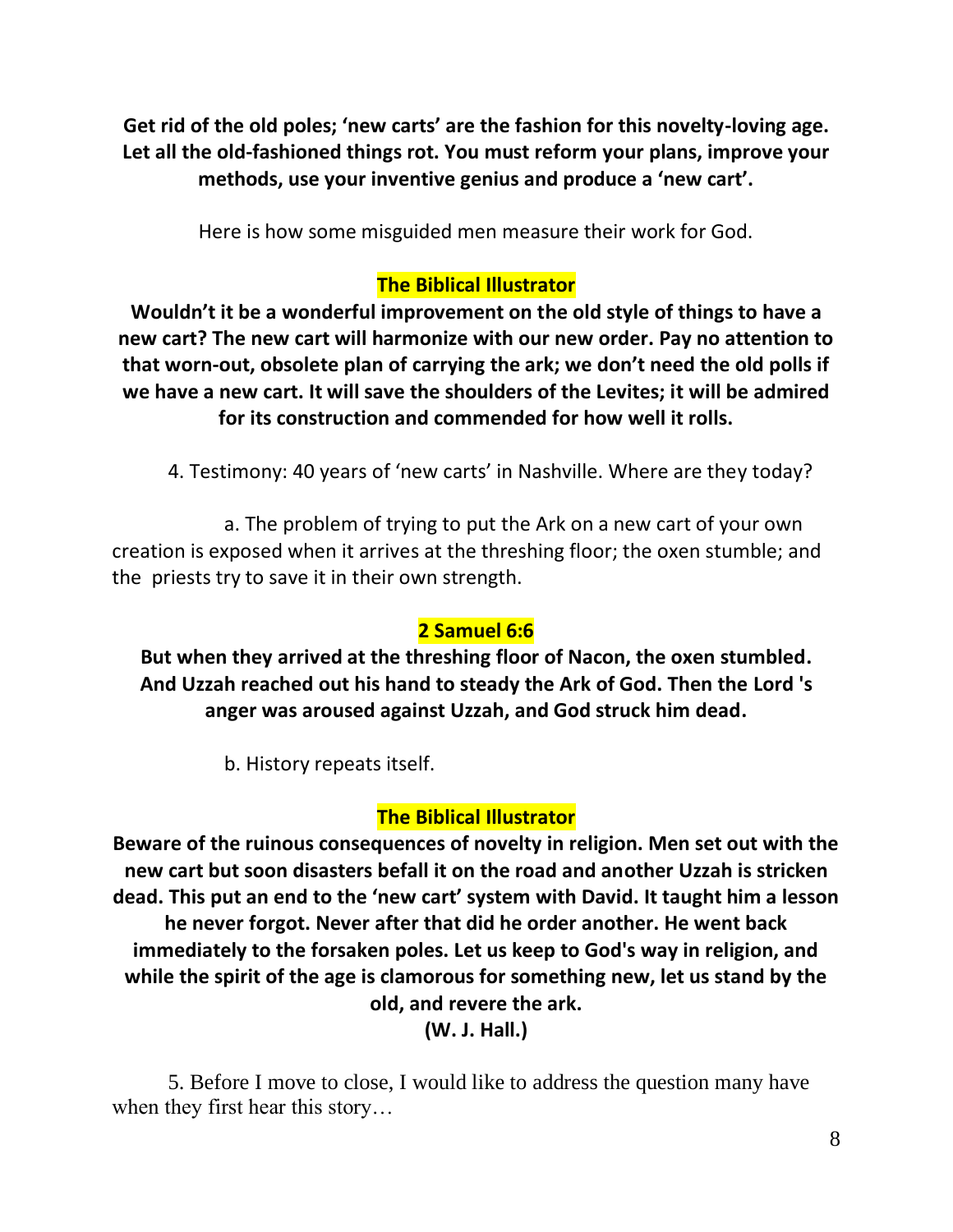#### **D. Uzzah: The Elephant In The Room**

1. The first thing many struggle with in this story is God's harshness toward Uzzah. Let's look at 2 quotes from our Puritan forefathers:

### **The Biblical Illustrator**

**It may be objected that the punishment was needlessly severe, because Uzzah's intentions were good. This is very plausible; but good intentions do not always justify wrong-doing. Many have been led astray in this. We may not do evil that good may come. God will not have His laws broken under pretense of serving Him.** 

## **The Biblical Illustrator**

**Some would say, "But how trifling the sin, compared with the severity of the punishment." Sin is never a trifle. Disobedience to God is not a trifle. Besides, the attention of the people had to be arrested, and the need for reverence emphasized. Hence the sin was not passed by and great benefit arose.**

2. Many Bible scholars have pointed out that Uzzah committed the 'sin of familiarity'; he grew careless about how he handled holy things.

## **The Biblical Illustrator**

**Uzzah was a Levite, and he knew or ought to have known the commands of God with respect to the ark. In Num 4:15, it is written that those who had to bear the ark were "not to touch any holy thing, lest they die'. Yet constant familiarity with it may have led him to think of it as just a piece of furniture.**

3. We know our God is a good God. Loving, merciful and gracious. We struggle with this verse because God Himself kills a man…a priest…trying to do a good work. What is the lesson???

## **The Biblical Illustrator**

**Uzzah died. How terrible! Yet what a warning for the ages! Being engaged in religious services or connected with sacred things cannot ensure salvation. We should, therefore, watch any tendency to levity or lightness in Divine worship, or in how we treat sacred subjects.**